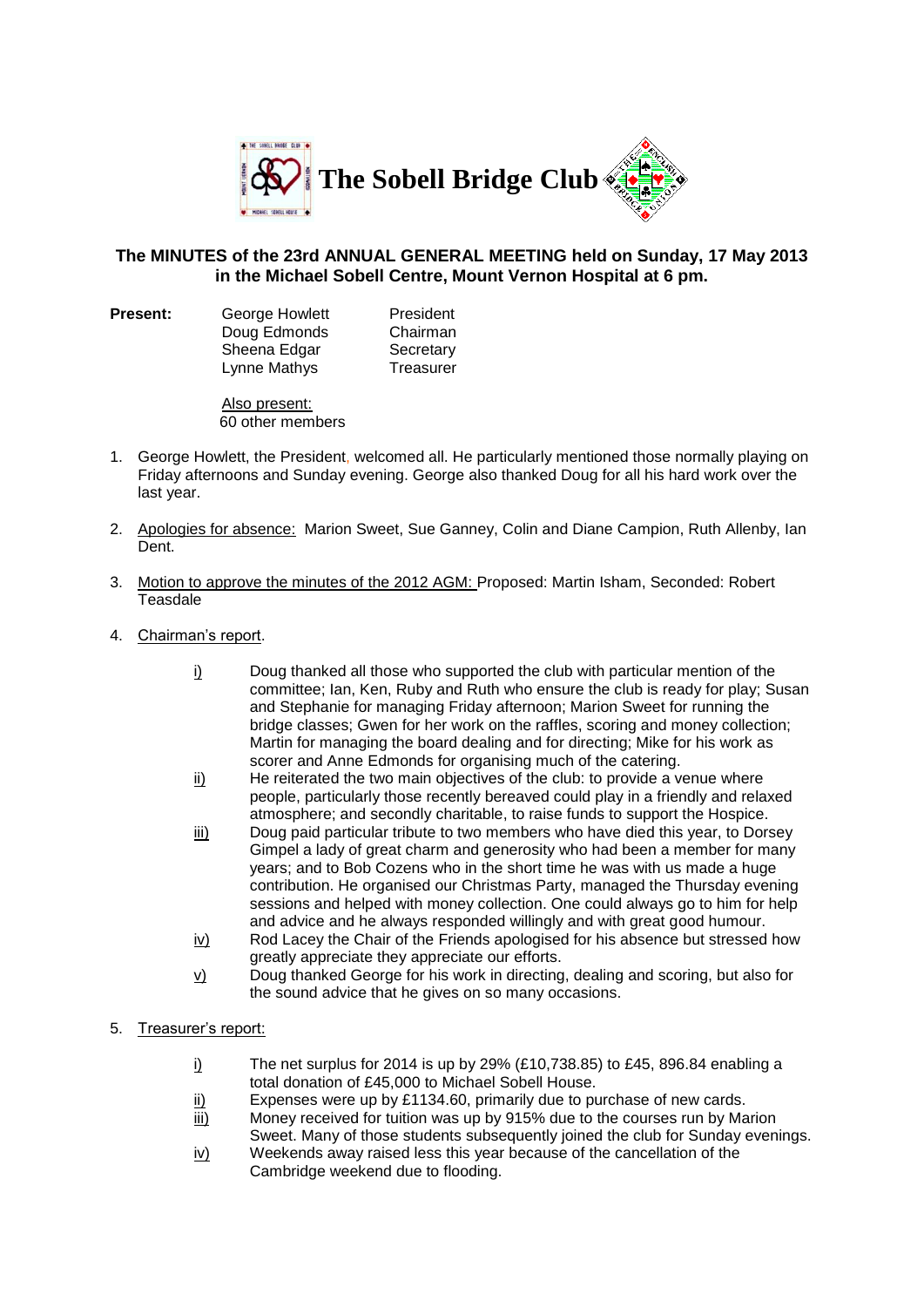- v) Simultaneous pairs continue not to be charged.
- vi) Bridge suppers continue to be popular with good income from the raffles.

Lynne said that taking into consideration the economic climate this was a satisfactory result. Brian Simmonds suggested that this should be changed to 'excellent'.

- 6. Motion that the accounts be accepted: Proposed by Ellen Collins and seconded Terry Butfield
- 7. Election of Honorary Auditor: Howard Atkins was proposed by Anne MacConnell and seconded by Anne Edmonds.
- 8. Secretary's report: Sheena thanked Shirley Tucker (membership secretary) and Adrienne Finch (minutes secretary) for their hard work. She was grateful that there had been no need to use the formal Disciplinary Procedure this year.
- 9. Election of committee members: Apart from Liz Crook those currently in post were prepared to stand again. Adrienne Finch had agreed to take on an additional role as Liaison Officer and they were elected unanimously. Proposed by Calver Townsend and seconded by Ken Stone.
- 10. AOB
- i) Doug made a small presentation to Liz Crook to thank her for her many years of hard work for the club.
- ii) Doug announced that the 'member of the year' is Marion Sweet for her hard work in running the tuition courses.
- iii) Doug said that the issue of 'grubby cards' could be solved by anyone noticing them, taking the board number and telling a committee member. The club holds plenty of replacement packs.
- iv) Up to this time bridge ladders had been published quarterly. It was now possible to obtain the information instantaneously via the Pianola system. Quarterly publication would cease.
- v) Martin Isham mentioned the continuing problem of noise, due not only to members making essential remarks and the normal social chat, but also because of the design of the room. He suggested that investigations should be made of sound absorbing tiles and replacement of the blinds that were becoming very shabby. The meeting agreed.
- vi) Ruth Allenby and Ian Dent had proposed that a new Bridge Mate system should be bought as the current ones had sticky keys and were sometimes difficult to operate. A new system would cost between three and five thousand pounds and the advantages were not great. There was a full discussion of the pros and cons and a vote taken. The meeting voted by a very substantial majority that the purchase should not be made. However it was stressed once again that problems with a particular machine should be reported to a committee member and Rob Pyburn would deal with the problem. The situation will be reviewed in a year's time.
- vii) A Thursday evening session manager is now needed as well as someone to run the Christmas Party
- viii) Ken Short accepted the post of Vice President of the Club.
- 11. The meeting closed at 18.50, when Howard Atkins introduced the annual prize giving.